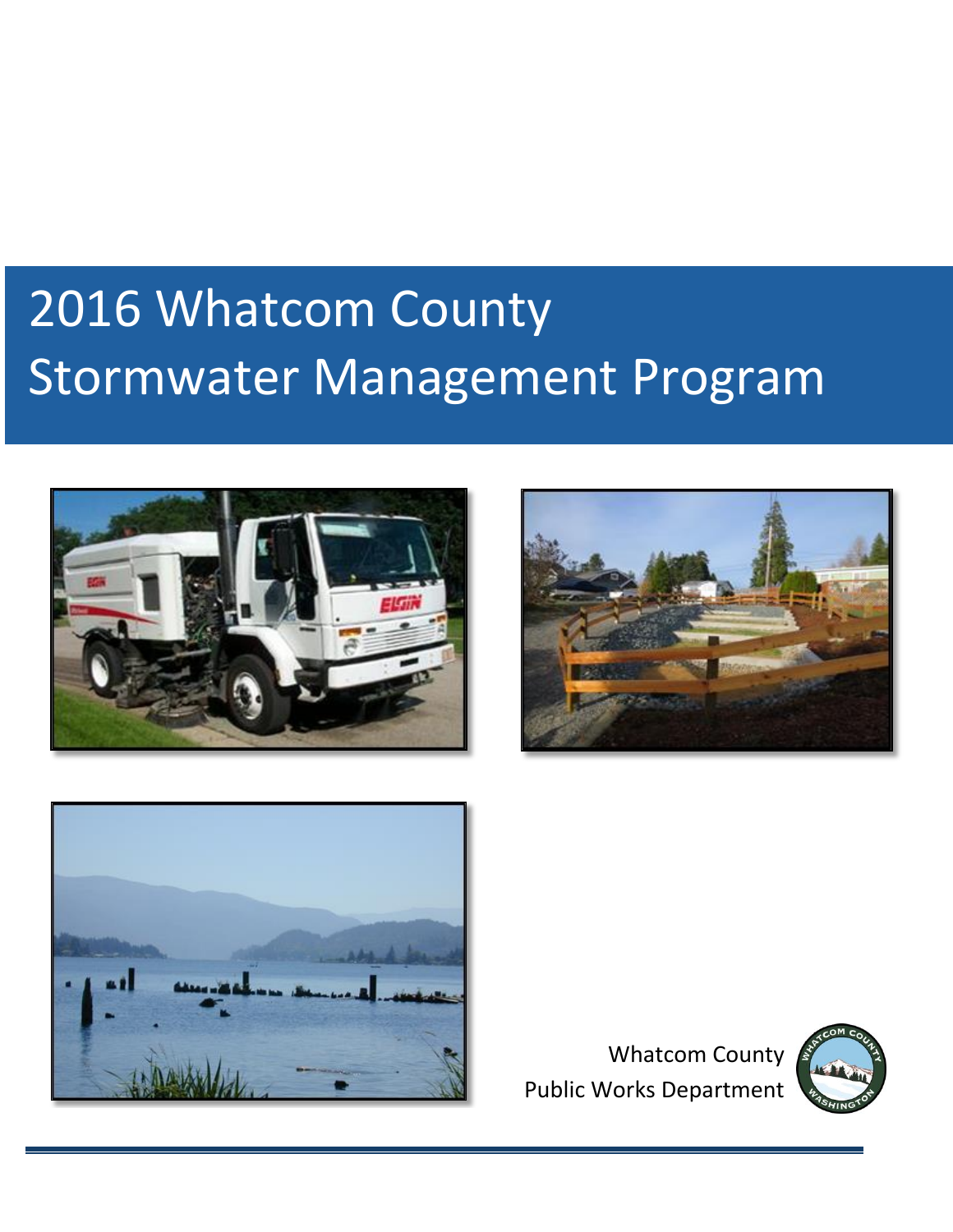*This page intentionally left blank.*

÷.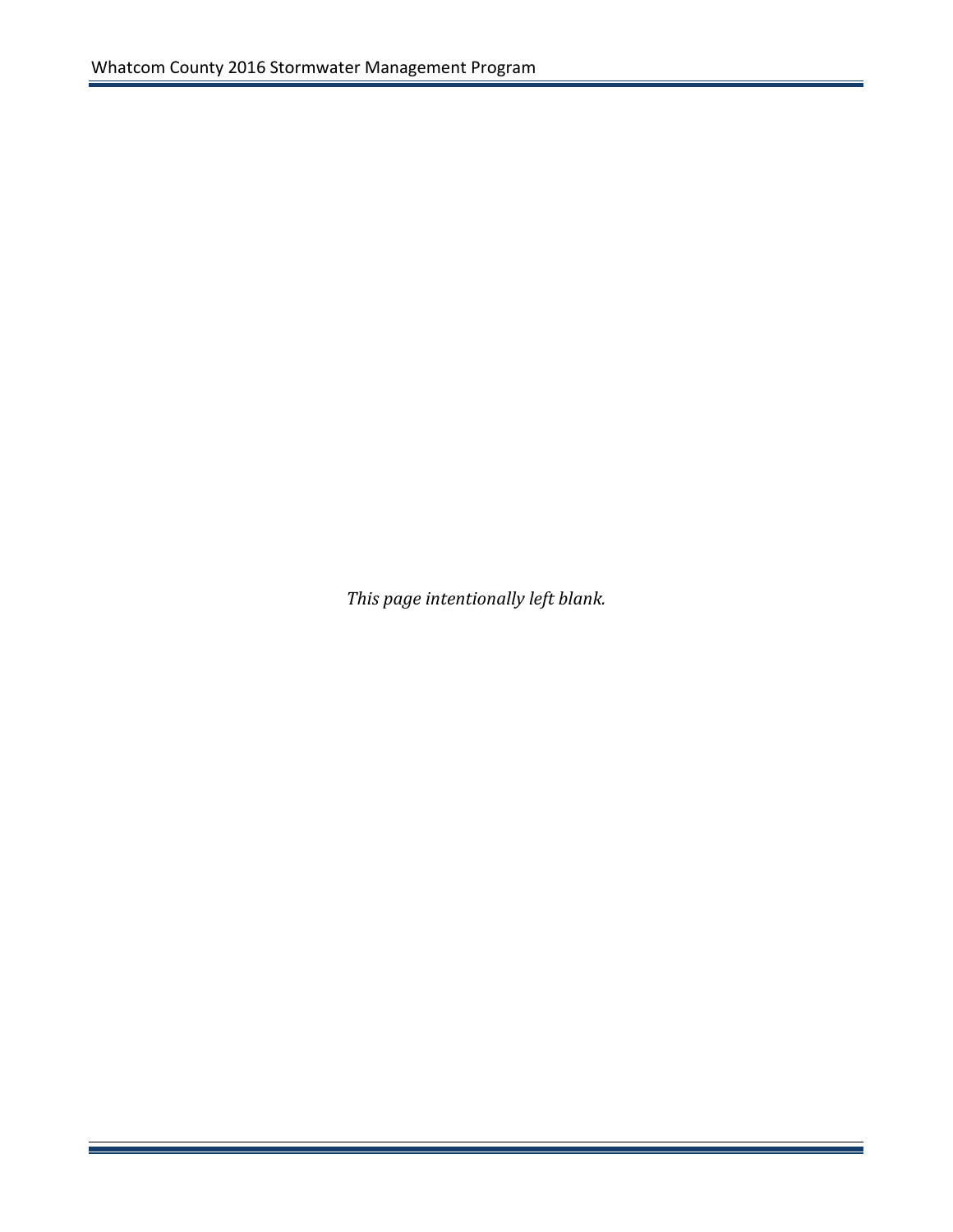## TABLE OF CONTENTS

| 1.1.                                                       |  |  |  |
|------------------------------------------------------------|--|--|--|
| 1.2.                                                       |  |  |  |
| 1.3.                                                       |  |  |  |
|                                                            |  |  |  |
| 1.4.                                                       |  |  |  |
| 1.5.                                                       |  |  |  |
| 2.                                                         |  |  |  |
| 2.1.                                                       |  |  |  |
| 2.2.                                                       |  |  |  |
| 2.3.                                                       |  |  |  |
| 3.                                                         |  |  |  |
| 3.1.                                                       |  |  |  |
| 3.2.                                                       |  |  |  |
| 3.3.                                                       |  |  |  |
| 4.                                                         |  |  |  |
| 4.1.                                                       |  |  |  |
| 4.2.                                                       |  |  |  |
| 4.3.                                                       |  |  |  |
| 5.                                                         |  |  |  |
| 5.1.                                                       |  |  |  |
| 5.2.                                                       |  |  |  |
| 5.3.                                                       |  |  |  |
| 6. CONTROLLING RUNOFF FROM NEW DEVELOPMENT, REDEVELOPMENT, |  |  |  |
|                                                            |  |  |  |
| 6.1.                                                       |  |  |  |
| 6.2.                                                       |  |  |  |
| 6.3.                                                       |  |  |  |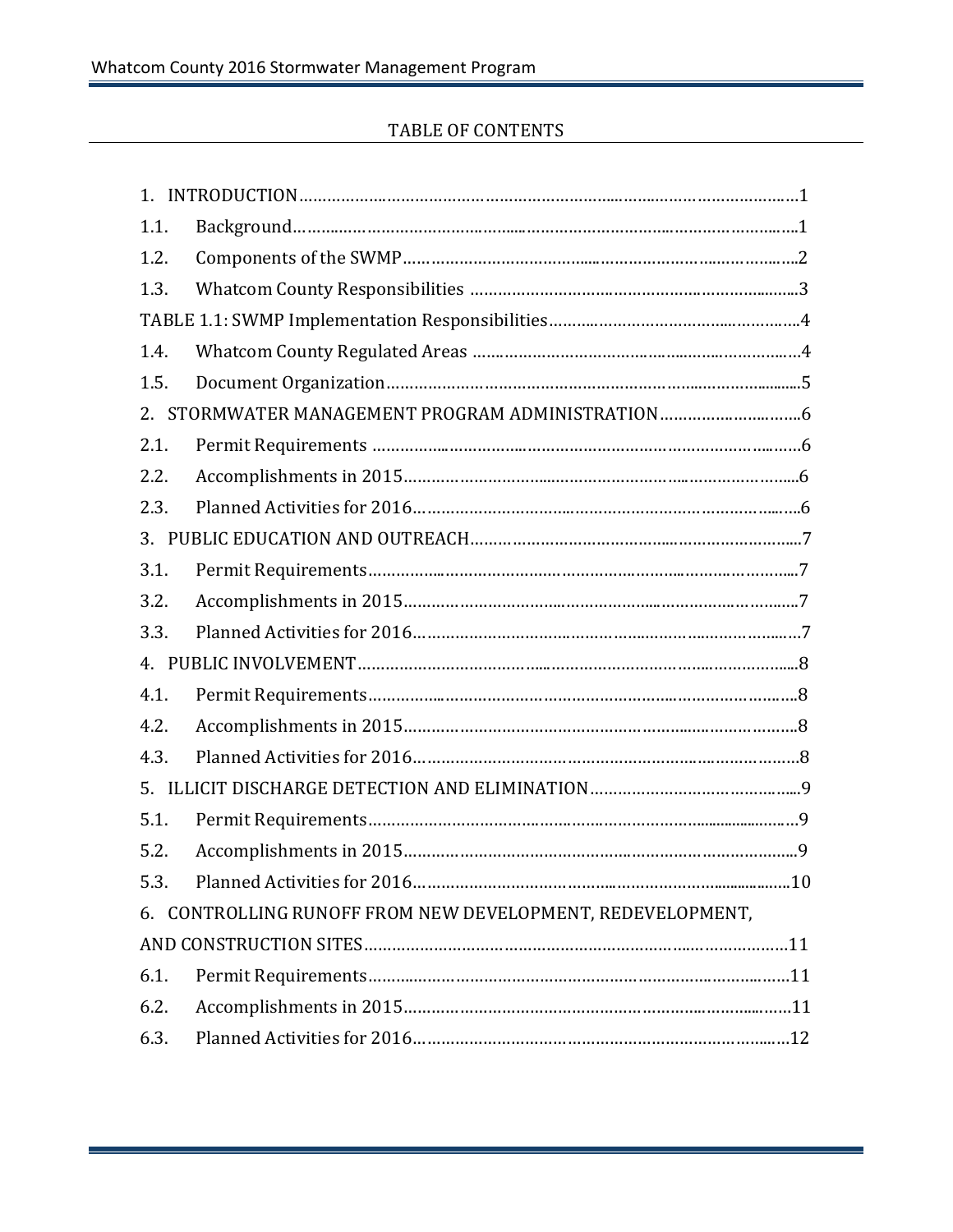# Whatcom County 2016 Stormwater Management Program

| 8. COMPLIANCE WITH TOTAL MAXIMUM DAILY LOAD REQUIREMENTS15 |  |  |  |
|------------------------------------------------------------|--|--|--|
|                                                            |  |  |  |
|                                                            |  |  |  |
|                                                            |  |  |  |
|                                                            |  |  |  |
|                                                            |  |  |  |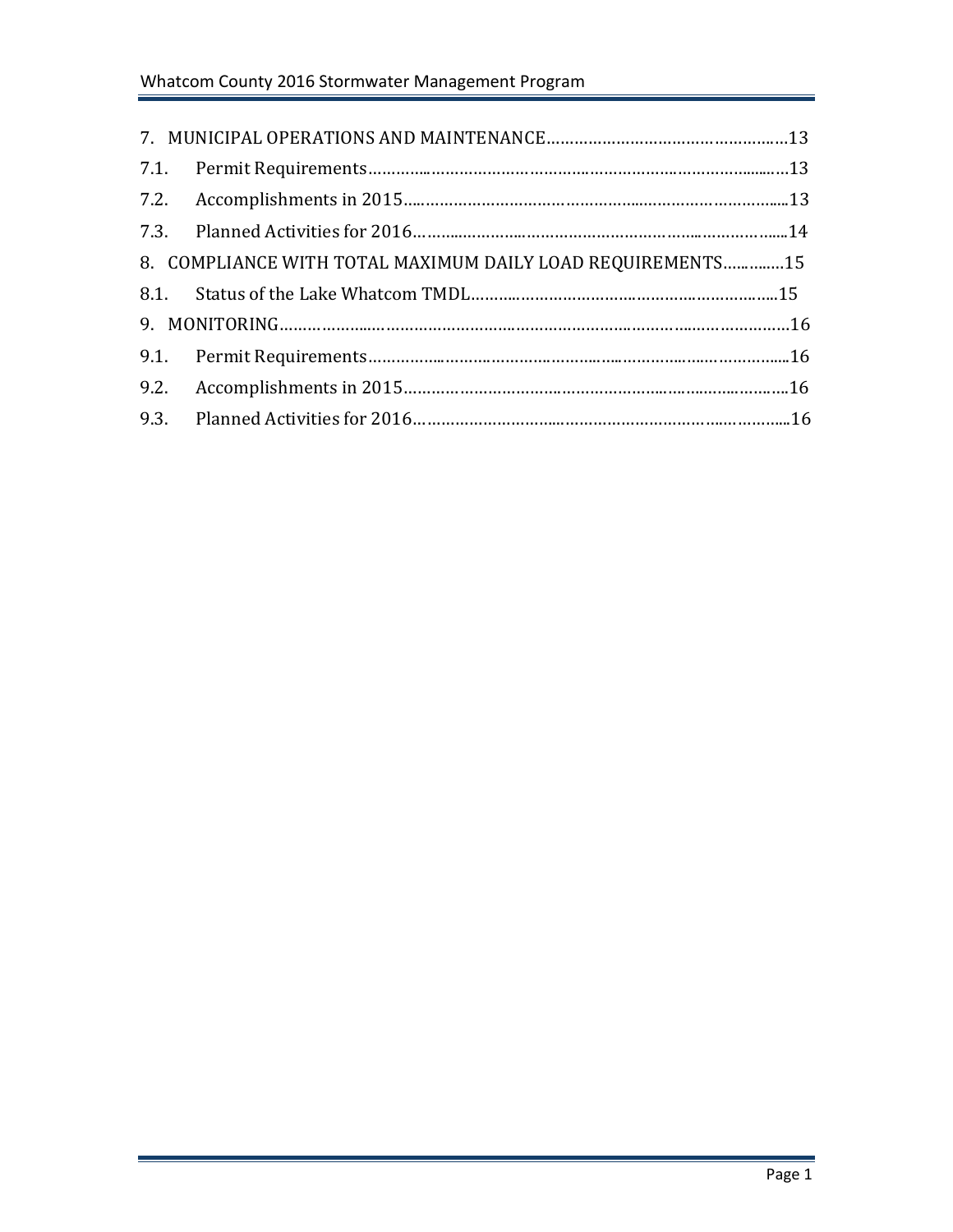# **1. INTRODUCTION**

## **1.1. Background**

Whatcom County has developed the 2016 Stormwater Management Program (SWMP) to meet the conditions of its Western Washington Phase II Municipal Stormwater Permit (Permit) under the National Pollutant Discharge and Elimination System (NPDES). The SWMP is the set of actions and activities to meet the requirements of each component of the Permit. This document is intended to be a planning and implementation document for the public, elected officials, and Whatcom County staff.

The 2016 SWMP highlights the accomplishments from 2015 permit year and activities planned for 2016.

The Permit (frequently referred to as the NPDES Phase II Permit) applies to the operators of regulated small municipal separate stormwater sewer systems (MS4s). An MS4 is the stormwater conveyance system that is:

- Owned and operated by a public entity that discharges stormwater to a surface water of Washington State;
- Designed or used to collect or convey stormwater (including roads with drainage systems, municipal streets, catch basins, curbs, gutters, ditches, manmade channels, or storm drains);
- Not a combined sewer; and
- Not part of a Publicly Owned Treatment Works (sewage treatment plant).

The current Permit is effective from August 1, 2013-July 31, 2018. The NPDES Phase II Permit can viewed be on the Department of Ecology's website at: [www.ecy.wa.gov/programs/wq/stormwater/municipal/phaseIIww/wwphiipermit.](http://www.ecy.wa.gov/programs/wq/stormwater/municipal/phaseIIww/wwphiipermit.html) [html](http://www.ecy.wa.gov/programs/wq/stormwater/municipal/phaseIIww/wwphiipermit.html)

Additional information on Whatcom County's NPDES Phase II Program and associated documents can be found at:

<http://www.co.whatcom.wa.us/981/National-Pollutant-Discharge-Elimination>

## **1.2. Components of the SWMP**

The Permit includes the following components that address MS4 management:

- Public Education & Outreach
- Public Involvement & Participation
- **Illicit Discharge Detection & Elimination (IDDE)**
- Controlling Runoff From New Development, Redevelopment, and Construction Sites
- **Municipal Operations and Maintenance**
- **Monitoring and Assessment**
- Compliance With Total Maximum Daily Load Requirements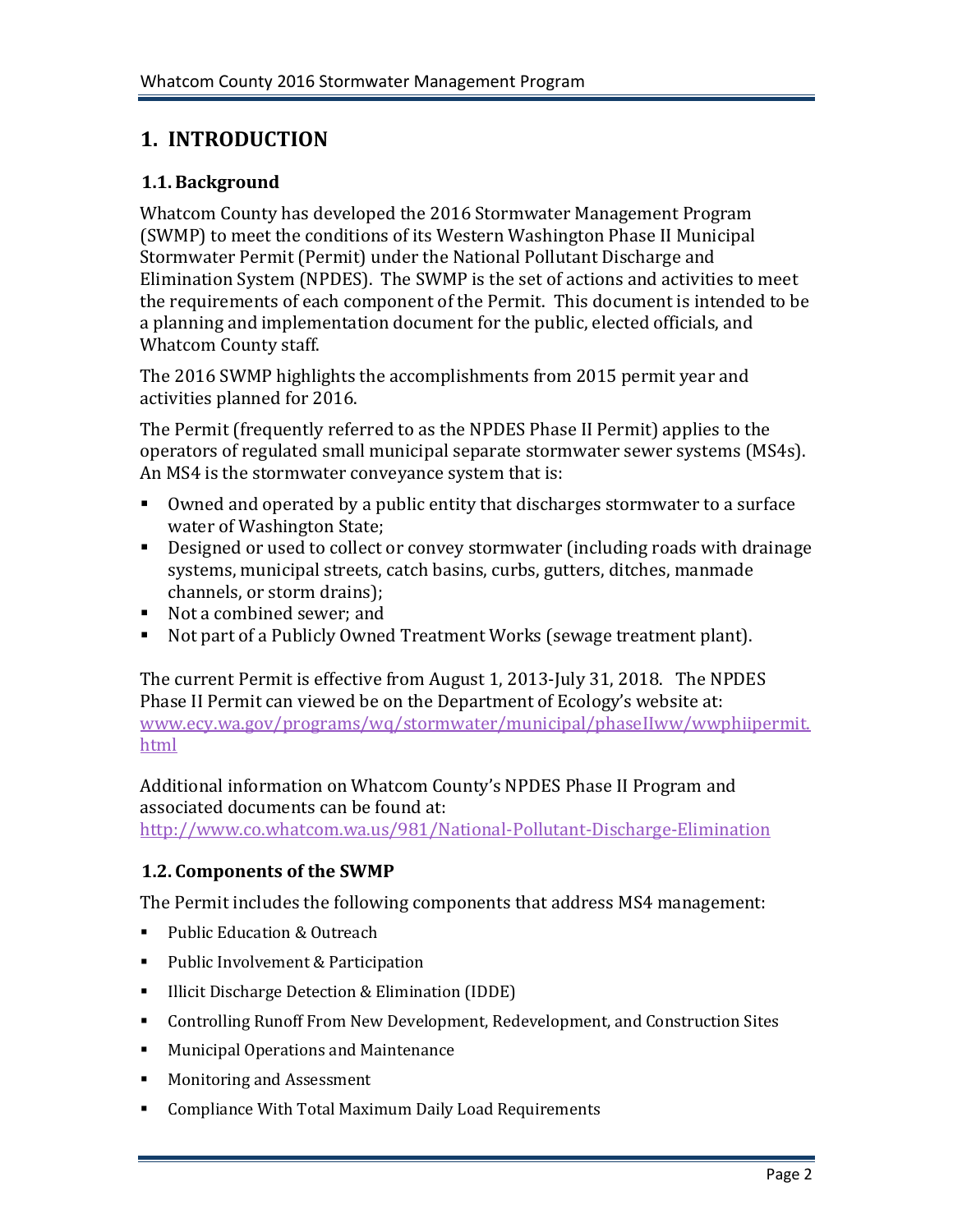## **1.3. Whatcom County Implementation Responsibilities**

Whatcom County Public Works Special Programs Division is the lead in developing the SWMP, and coordinates with all County departments, neighboring jurisdictions, and appropriate agencies to administer and track Permit requirements to achieve compliance.

| <b>Table 1-1 SWMP Implementation Responsibilities</b>                                                               |                                                                                                                                                                |                                                                                                                                                                   |  |  |  |
|---------------------------------------------------------------------------------------------------------------------|----------------------------------------------------------------------------------------------------------------------------------------------------------------|-------------------------------------------------------------------------------------------------------------------------------------------------------------------|--|--|--|
| <b>Program Component</b>                                                                                            | <b>Contributing County</b><br>Department(s)                                                                                                                    | <b>County Department</b><br><b>Responsibilities</b>                                                                                                               |  |  |  |
| <b>Public Education and</b><br><b>Outreach</b>                                                                      | Health<br><b>Planning &amp; Development Services</b><br><b>Public Works</b><br><b>Natural Resources</b><br><b>Special Programs</b><br>Stormwater               | Create outreach opportunities<br>and develop materials for the<br>public.                                                                                         |  |  |  |
| <b>Public Involvement and</b><br><b>Participation</b>                                                               | Health<br><b>Planning &amp; Development Services</b><br><b>Public Works-Special Programs</b>                                                                   | Provide opportunities for the<br>public to participate in the<br>development, implementation,<br>and update of the County's<br>SWMP.                              |  |  |  |
| <b>Illicit Discharge</b><br><b>Detection and</b><br><b>Elimination (IDDE)</b>                                       | Health<br>Parks<br><b>Planning &amp; Development Services</b><br><b>Public Works</b><br>Maintenance & Operations<br><b>Special Programs</b><br>٠<br>Stormwater | Respond and investigate illicit<br>discharge reports.<br>Provide education to staff and<br>public on IDDE.<br><b>Conduct IDDE</b> assessments on<br>County's MS4. |  |  |  |
| <b>Controlling Runoff from</b><br><b>New Development,</b><br><b>Redevelopment, and</b><br><b>Construction Sites</b> | <b>Planning &amp; Development Services</b><br><b>Public Works</b><br><b>Engineering Services</b><br><b>Special Programs</b><br>п                               | Provide site plan review and<br>construction inspections for<br>stormwater permits.<br>Conduct/coordinate private<br>stormwater facility inspections.             |  |  |  |
| <b>Municipal Operations</b><br>and Maintenance                                                                      | Facilities<br>Parks<br>Public Works<br>Maintenance & Operations<br><b>Special Programs</b>                                                                     | Implement adopted<br>maintenance standards for<br>municipally-owned facilities.<br>Inspect and maintain publicly-<br>owned stormwater facilities.                 |  |  |  |
| <b>Monitoring</b>                                                                                                   | <b>Public Works</b><br><b>Natural Resources</b><br>$\blacksquare$<br><b>Special Programs</b><br>п<br>Stormwater<br>п                                           | Conduct water quality<br>monitoring of outfalls, water<br>bodies, and streams in Phase II<br>area.                                                                |  |  |  |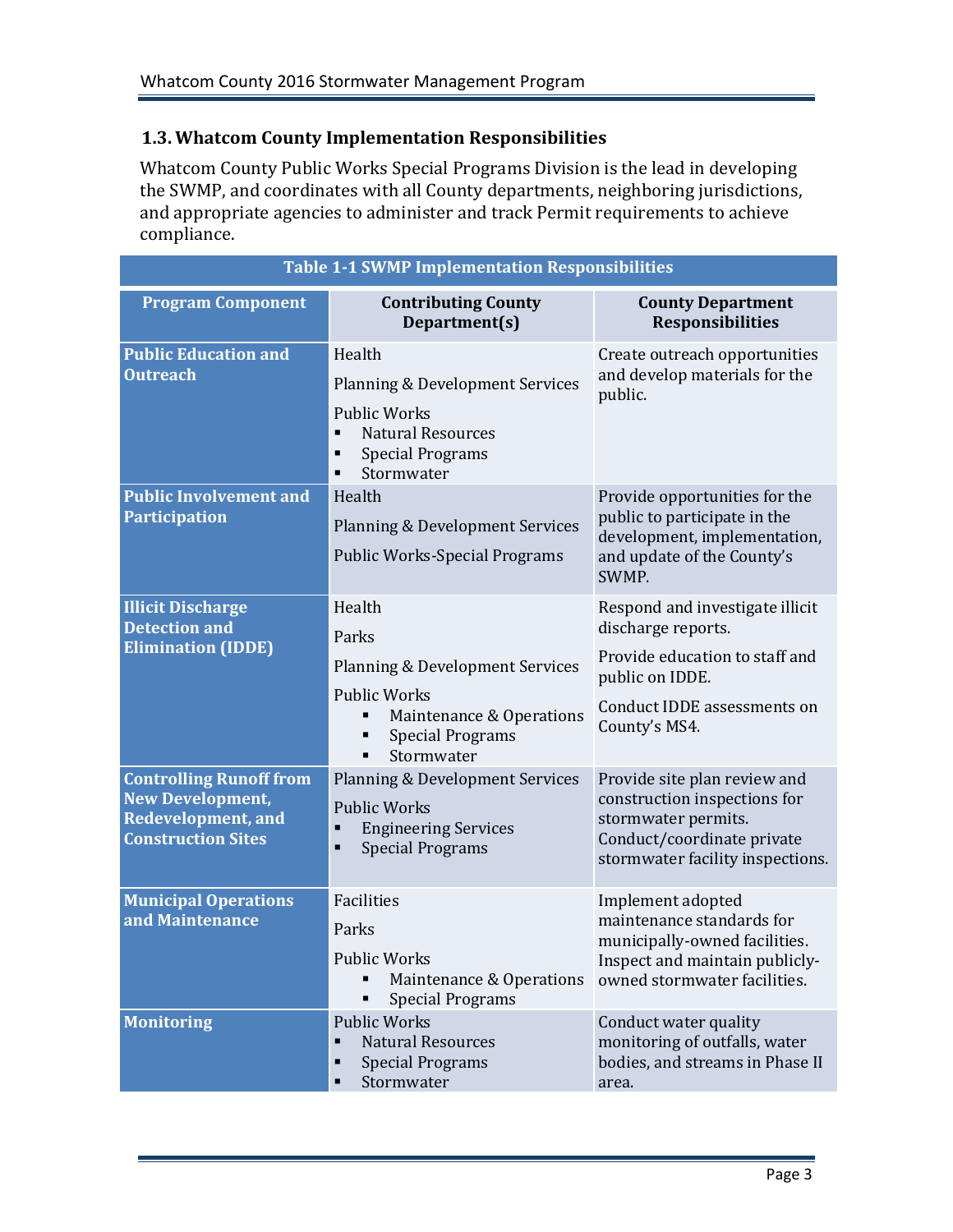#### **1.4. Whatcom County Regulated Area**

The NPDES Phase II Permit boundary covers approximately 15,000 acres and generally includes the following areas:

- Bellingham Urban Growth Area
- Sudden Valley
- Portions of the Hillsdale and Emerald Lake area
- Ferndale Urban Growth Area
- Portions along North Shore Drive on Lake Whatcom and Lake Whatcom Boulevard
- Portions along Chuckanut Drive and Chuckanut Bay
- Birch Bay Urban Growth Area (UGA)
- The entire Lake Whatcom watershed is subject to illicit discharge detection and elimination requirements of the Permit.

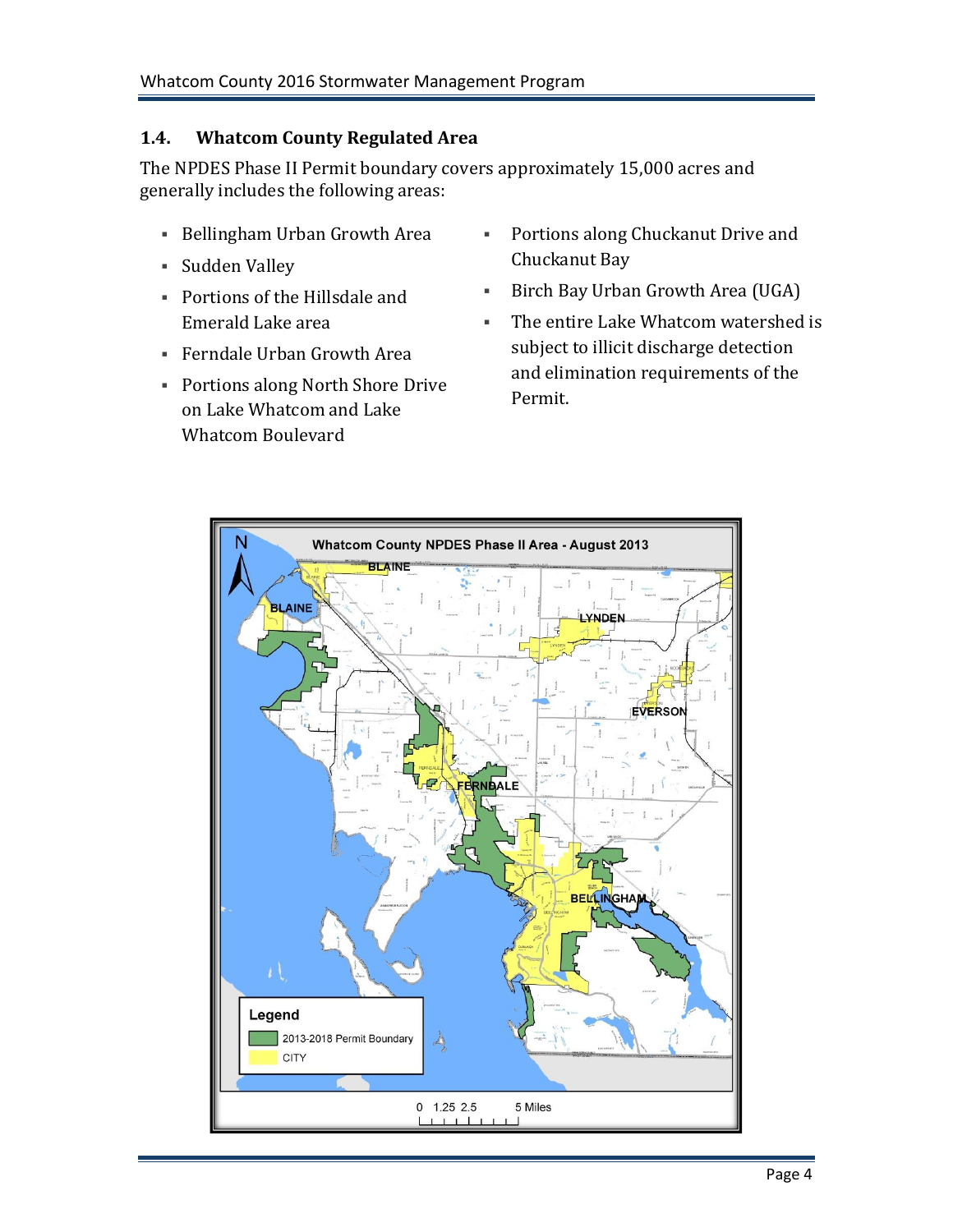## **1.5. Document Organization**

Sections of this document are organized in order by the program area components found in the Permit. The program components reference the associated Permit section in parentheses.

- **Section 2.0** addresses Stormwater Management Program Administration (S5.A & B)
- **Section 3.0** addresses Public Education and Outreach (S5.C.1)
- **Section 4.0** addresses Public Involvement (S5.C.2)
- **Section 5.0** addresses Illicit Discharge, Detection, and Elimination (S5.C.3)
- **Section 6.0** addresses Controlling Runoff from New Development, Redevelopment, and Construction Sites (S5.C.4)
- **Section 7.0** addresses Pollution Prevention and Operation of Maintenance for Municipal Operations (S5.C.5)
- **Section 8.0** addresses Compliance with Total Maximum Daily Load Requirements (S7)
- **Section 9.0** addresses Monitoring and Assessment (S8)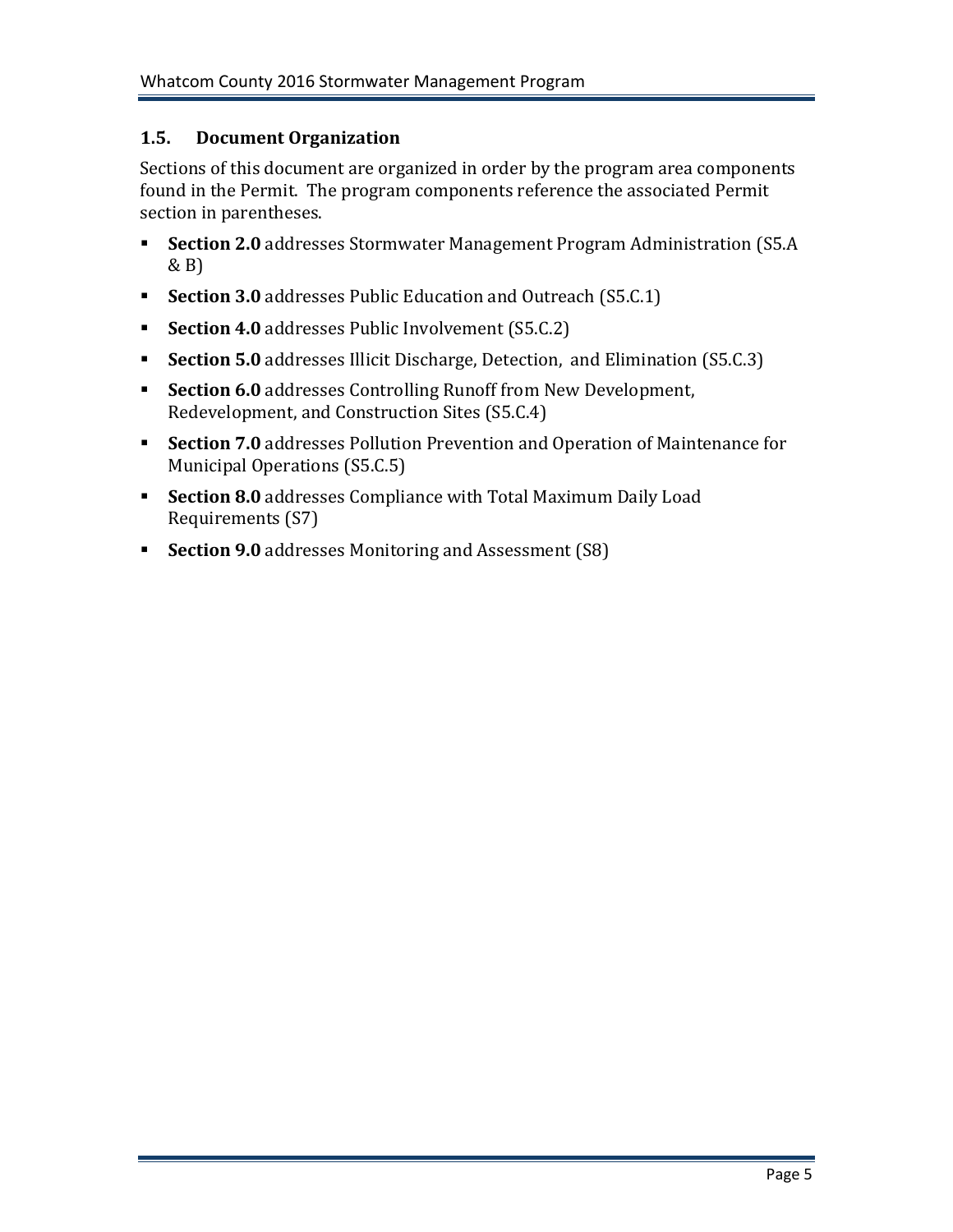## **2. STORMWATER MANAGEMENT PROGRAM ADMINISTRATION**

Stormwater Management Program Administration activities include the coordination, compilation, and tracking of all tasks of the Permit, and the overall administration of the programs to meet NPDES requirements.

#### **2.1. Permit Requirements**

The Permit (Section S5.A, B, & C) requires the County to perform the following tasks:

- Update the Stormwater Management Program (SWMP) annually.
- Submit SWMP and annual compliance reports by March  $31<sup>st</sup>$  of each year.
- Track cost estimates for implementation of tasks for continued evaluation of SWMP development.
- Track the number of inspections, official enforcement actions, and types of public education activities required by the program component.
- Develop coordination mechanisms between departments of the County.
- Develop coordination mechanisms between jurisdictions with shared waterbodies covered under the respective MS4s on stormwater-related policies, programs, and projects
- Design the SWMP to achieve reduction of the discharge of pollutants from Whatcom County's MS4 to the maximum extent possible (MEP), meet all known and reasonable methods of prevention, control, and treatment (AKART) requirements of the State Water Pollution Control Act (RCW Chapter 90.48), and to protect water quality.

## **2.2. Accomplishments in 2015**

- Continued coordination mechanisms within Whatcom County departments and with other jurisdictions to achieve compliance with the Permit.
- Continued participation in NPDES Coordinator's Forum for both North and South Sound jurisdictions.
- Acquired expanded budget authority for 2016-2017 to implement and expand the NPDES Program.

- Continue to refine and standardize cost estimate tracking for implementation of tasks for each department.
- Convene quarterly meetings with departments on NPDES task tracking and reporting.
- Continue and update necessary process, procedures, and amendments to incorporate AKART requirements set for the by the State Water Pollution Control Act.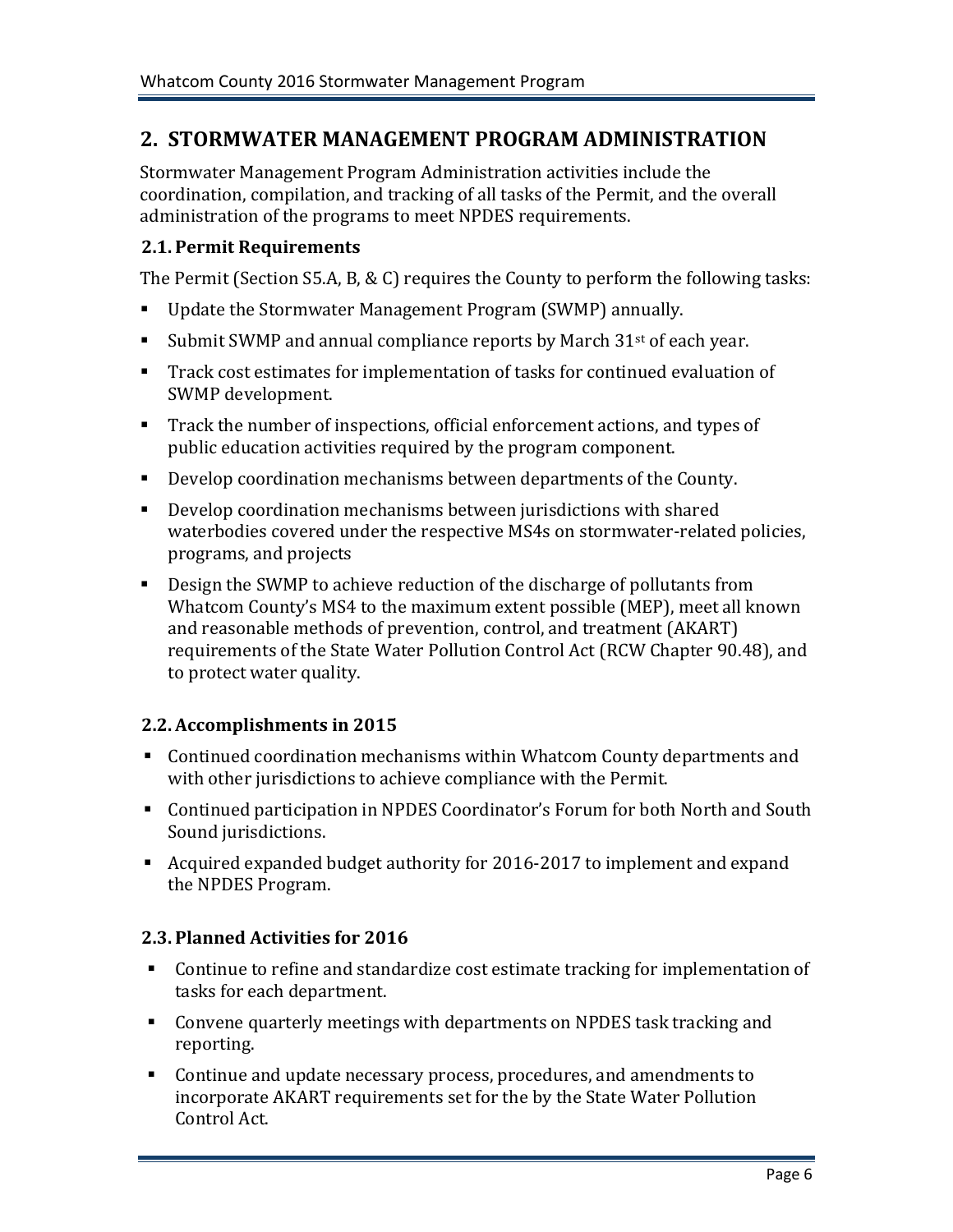# **3. PUBLIC EDUCATION AND OUTREACH**

Public Education and Outreach activities focus on providing information regarding permit requirements and stormwater management to the general public, elected officials, and those working or residing in the NPDES Phase II areas.

## **3.1. Permit Requirements**

The Permit (Section S5.C.1) requires the County to perform the following tasks:

- **Provide an education and outreach program with prioritized audiences.**
- Measure the understanding and adoption of target behaviors for at least one subject area.
- Track and maintain records of public education and outreach activities.

## **3.2. Accomplishments in 2015**

- Contracted with Kulshan Services LLC to conduct 2 workshops on private stormwater facility maintenance that included inspection reports for all participants. The focus was to give technical support and guidance to assist developments in achieving compliance of the maintenance standards applicable to their development.
- Contracted with WSU Cooperative Extension for NPDES Phase II Community Outreach-Runoff/Phosphorus Reduction through Residential Landscape Practices. WSU provided a Sustainable Landscape: Green Gardening series (6 class series with11 participants) held in the fall of 2015.
- Staff provided education and outreach materials to businesses regarding source control BMPs and stewardship actions as part of the Health Department's Local Source Control Program.
- Continued education and outreach opportunities through mailers, workshops, and website updates regarding stormwater topics.
- Continued program and permit updates to elected officials.

- Continue providing the Sustainable Landscaping: Gardening Green class series focusing on Runoff/Phosphorus Reduction through Residential Landscape Practices.
- Continue with private stormwater facility education and outreach workshops in spring and fall of 2016.
- Expand education efforts through additional outreach events and programming.
- Measure the understanding and adoption of target behaviors for at least one subject area regarding stormwater impacts outlined in the Permit.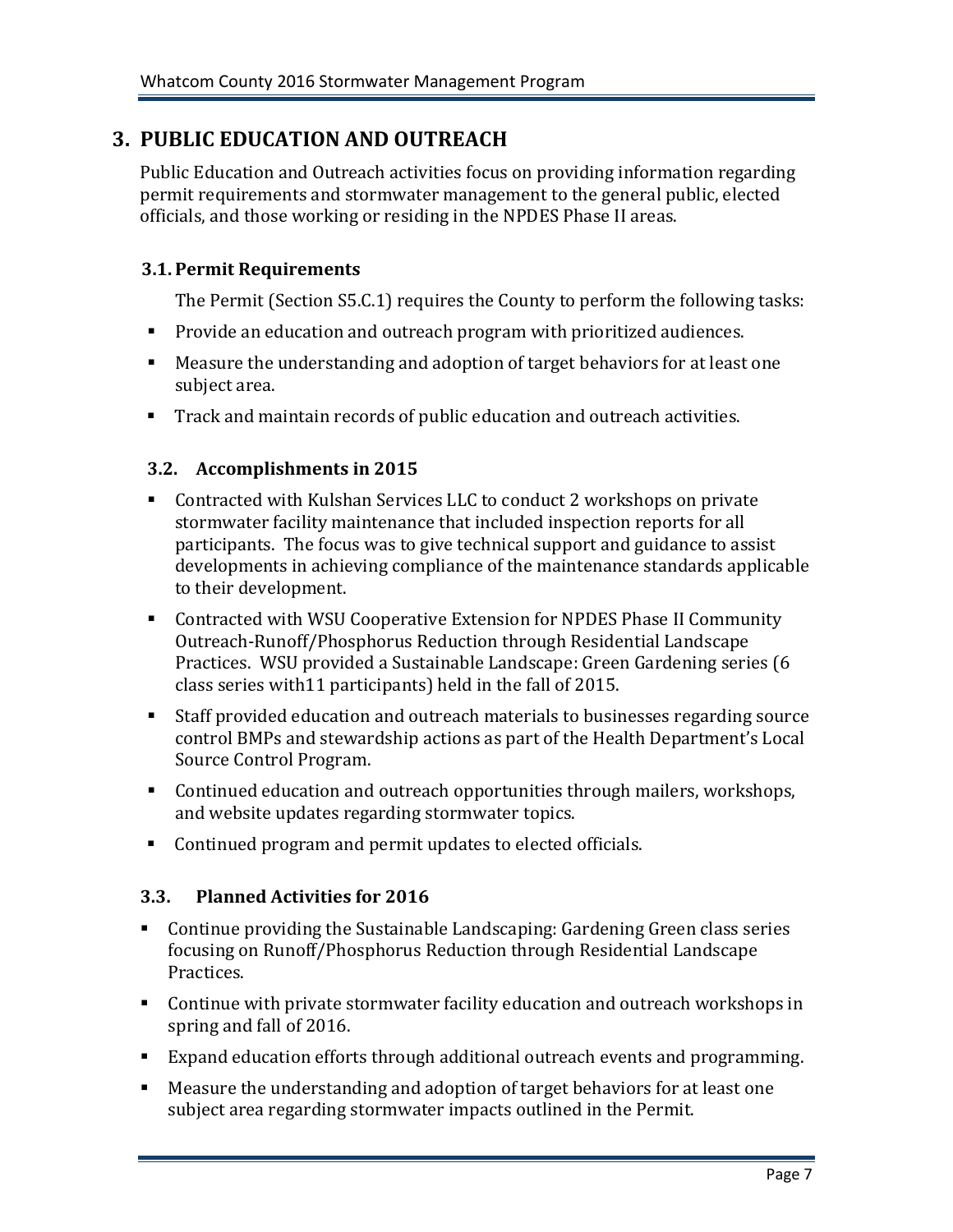# **4. PUBLIC INVOLVEMENT AND PARTICIPATION**

Public involvement and participation activities focus on providing opportunities for the public to share input on program development and implementation of the SWMP through various committees and venues of the County.

## **4.1. Permit Requirements**

The Permit (Section S5.C.2) requires the County to perform the following tasks:

- **Provide ongoing opportunities for public involvement through committees, and** participation in developing rate structures, stewardship programs, environmental activities, or other similar activities and venues.
- Complete the SWMP, Annual Report, with all other related submittals, and make those documents and Permit available to the public.

## **4.2. Accomplishments in 2015**

- **Provided current and past SWMP documents, Annual Compliance Reports, and** all other related submittals on the Whatcom County NPDES Phase II website.
- **Provided updates to the public and elected officials on the NPDES Phase II** Permit at two Surface Water Work Sessions.
- Provided opportunities for the public to submit comments at Whatcom County Council meetings, and the NPDES website regarding the SWMP and/or NPDES Phase II Permit.
- Provided a form on the NPDES Phase II website for the public to submit comments on the program or permit electronically.

- Continue providing current and past SWMP, Annual Compliance Reports, and other related submittals on the Whatcom County NPDES Phase II website.
- Continue with public meeting announcements for opportunities to comment on the SWMP through the website and submit press releases for major updates.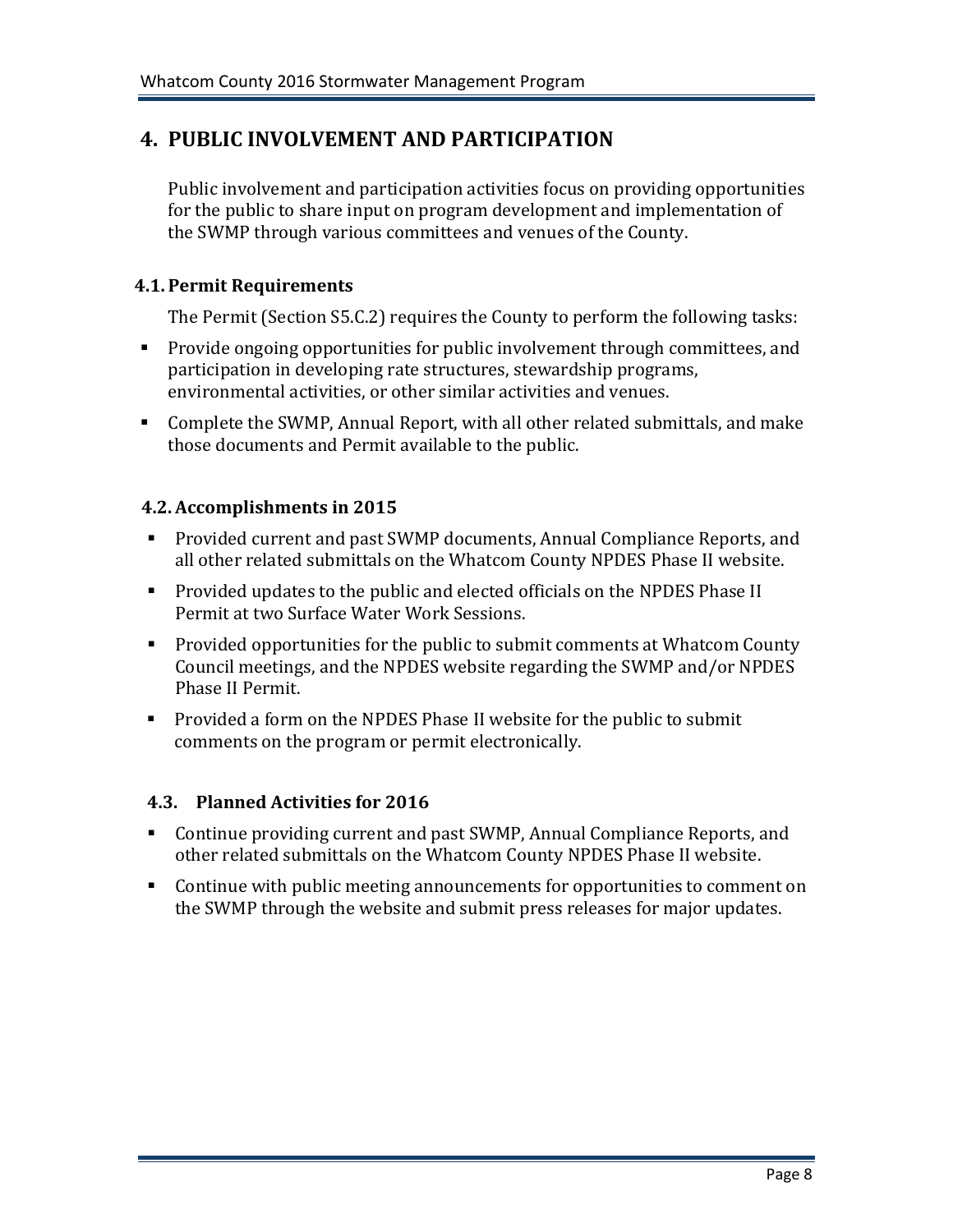# **5. ILLICIT DISCHARGE DETECTION, AND ELIMINATION (IDDE)**

The IDDE program focusses on the identification, investigation, termination, cleanup, and reporting of illicit discharges. These activities address both municipal staff and the general public.

## **5.1. Permit Requirements**

The Permit (Section S5.C.3) requires the County to perform the following tasks:

- Implement an ongoing program to detect, report, and remove illicit discharges, connections, or spills that includes storm sewer mapping, implementing ordinances, and a local hotline for reporting.
- By December 31, 2017, complete field screening of outfalls during dry weather conditions on at least 40% of the county's MS4 and average of 12% each year thereafter to detect illicit discharges during dry weather conditions.
- **Provide staff and the public ongoing education on IDDE response processes and** procedures.
- **Track and summarize illicit discharge reporting, responses, and enforcement** actions for the Annual Compliance Report and SWMP.

## **5.2. Accomplishments in 2015**

- Continued implementation of IDDE ordinance adopted from 2010.
- Coordinated on illicit discharge and spill investigation, response, and reporting with:
	- o Health Department
	- o Parks Department
	- o Planning & Development Services Department
	- o Public Works: Maintenance & Operations, Special Programs, and Stormwater Divisions
	- o Washington State Department of Ecology Environmental Report Tracking System (ERTS)
- **Provided ongoing pollution prevention and illicit discharge training to County** staff.
- Whatcom County staff responded to 5 reported incidents of illicit discharges within the NPDES Phase II boundary.
- Whatcom County Health Local Source Control Program conducted approximately 72 visits to businesses educating on illicit discharges, spill prevention, and waste management.
- Continued maintenance and updates of mapping of MS4 outfalls, receiving waters, and structural BMPs.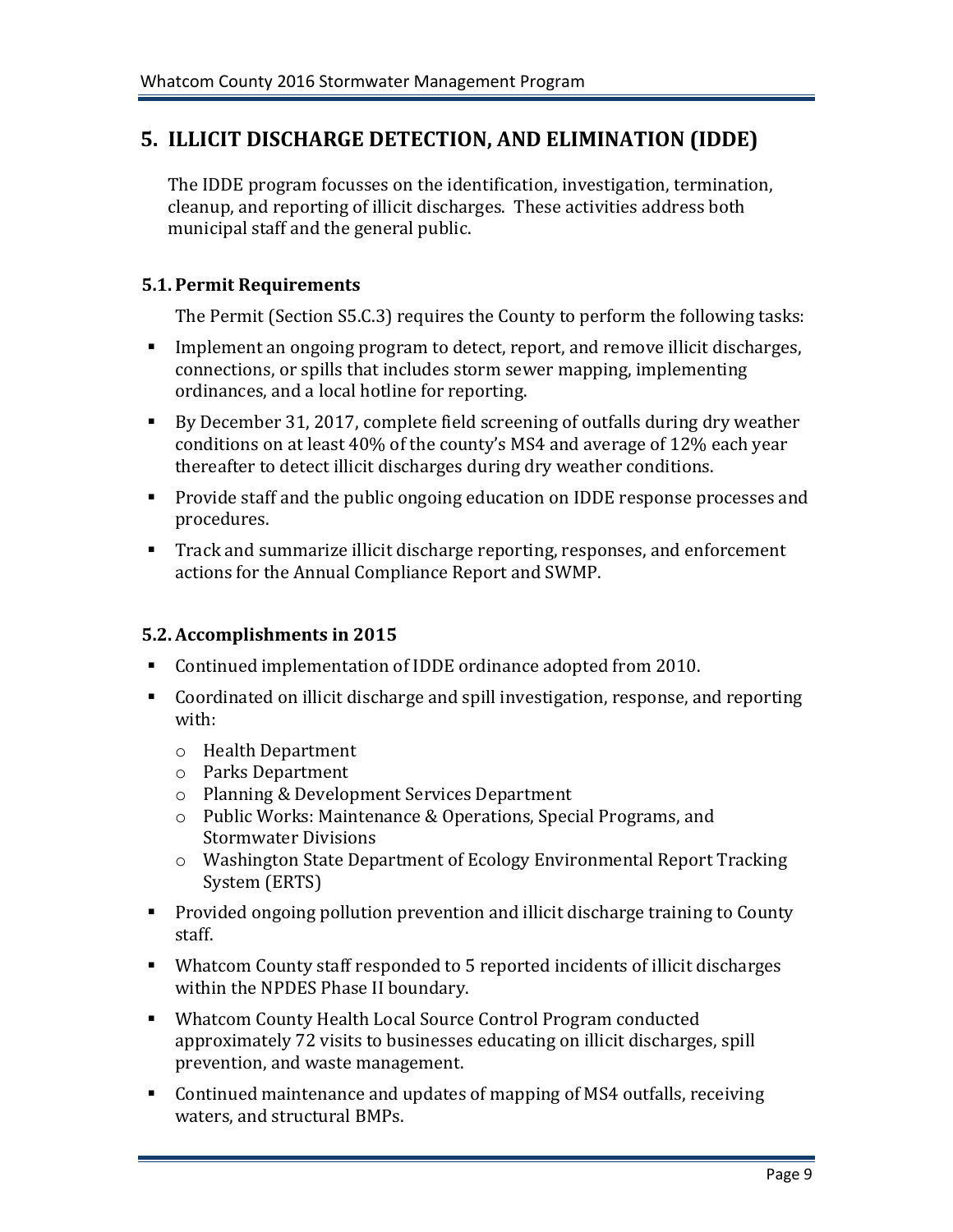Maintained a stormwater drainage and illicit discharge hotline for the public to report spills. The number is published in the phone book and available on the NPDES website.

- Continue to expand and enhance educational opportunities on prevention and reporting of illicit discharges through programs, website updates, and public meeting presentations and outreach.
- Continue to provide education on illicit discharge identification, investigation, and response for all Whatcom County field staff and the public.
- Conduct field screening for illicit discharges for at least 40% of the MS4 to be completed by December 31, 2017.
- Initiate outfall inventory and inspection program.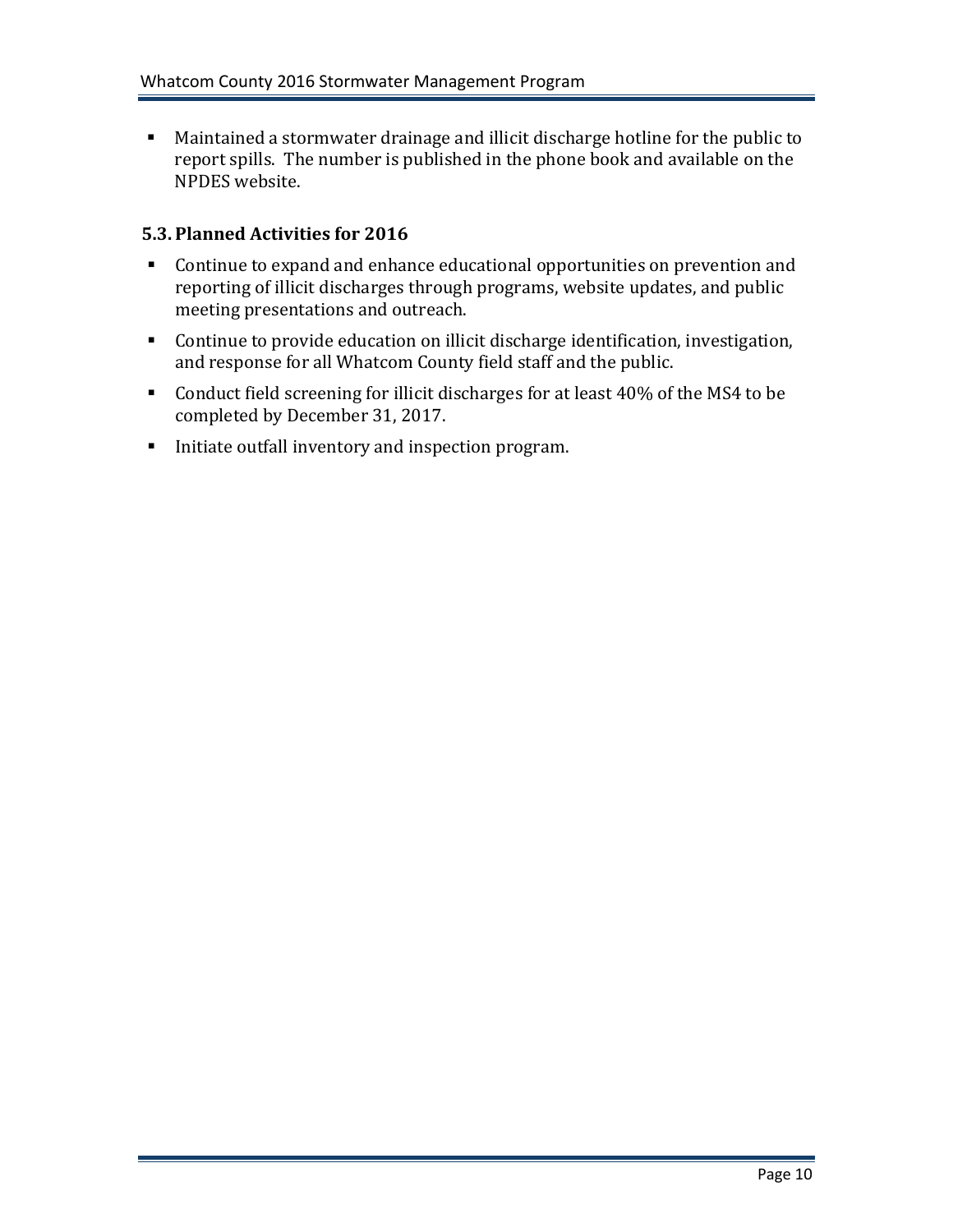## **6. CONTROLLING RUNOFF FROM NEW DEVELOPMENT, REDEVELOPMENT AND CONSTRUCTION SITES**

Through the permitting process, stormwater runoff related to development activities can be managed through permit review, inspections, and regulatory mechanisms.

#### **6.1. Permit Requirements**

The Permit (Section S5.C.4) requires the County to perform the following tasks:

- Develop, implement, and enforce a program to reduce pollutants in stormwater runoff to a regulated MS4 from new development, redevelopment, and construction site activities.
- Adopt regulations to address runoff from new development, redevelopment, and construction site projects from both public and private projects utilizing the Minimum Requirements, technical thresholds, and definitions of Appendix 1 of the Permit.
- By December 31, 2016, provide provisions to allow for non-structural preventative actions and source reduction approaches, such as Low Impact Development techniques, measures to minimize the creation of impervious surfaces, and measures to minimize the disturbance of native soils and vegetation.
- By December 31, 2016, conduct annual inspections of all stormwater treatment and flow control BMPs/facilities that discharge to the MS4.

## **6.2. Accomplishments in 2015**

- Continued implementation of regulations adopted in 2010 to address runoff from new development, redevelopment, and construction site projects from both public and private projects utilizing the Minimum Requirements, technical thresholds, and definitions in Appendix 1 of the Permit. (ORD 2010-003)
- Contracted with AHBL, Inc. to initiate land use and stormwater code amendments to incorporate and require Low Impact Development principles and best management practices. Amendments are required to be adopted by December 31, 2016.
- Continued program for annual inspections of stormwater treatment and flow control BMPs/facilities in accordance with the Permit requirements adopted per the 2007-2012 Permit.
- Continued certification and recertification of all site inspection staff to be Certified Erosion and Sediment Control Leads (CESCL).
- Continued Certified Stormwater Inspector training for NPDES crew.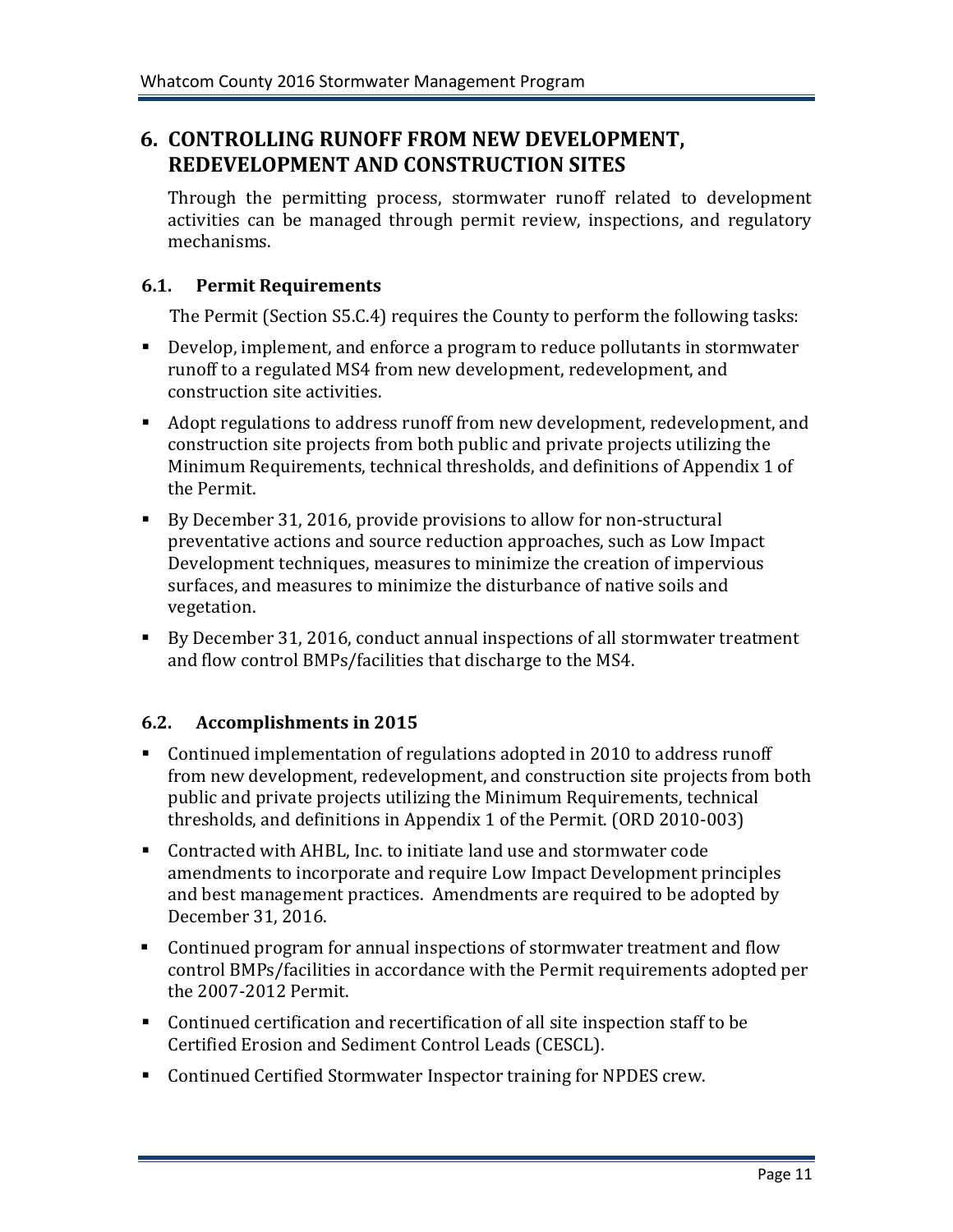Continued refinement of inspection and enforcement process and procedures regarding the implementation of NPDES-related development regulations.

- Complete the adoption of Low Impact Development (LID) provisions into code by December 31, 2016.
- Continue annual inspection program for stormwater treatment and control BMPs/facilities.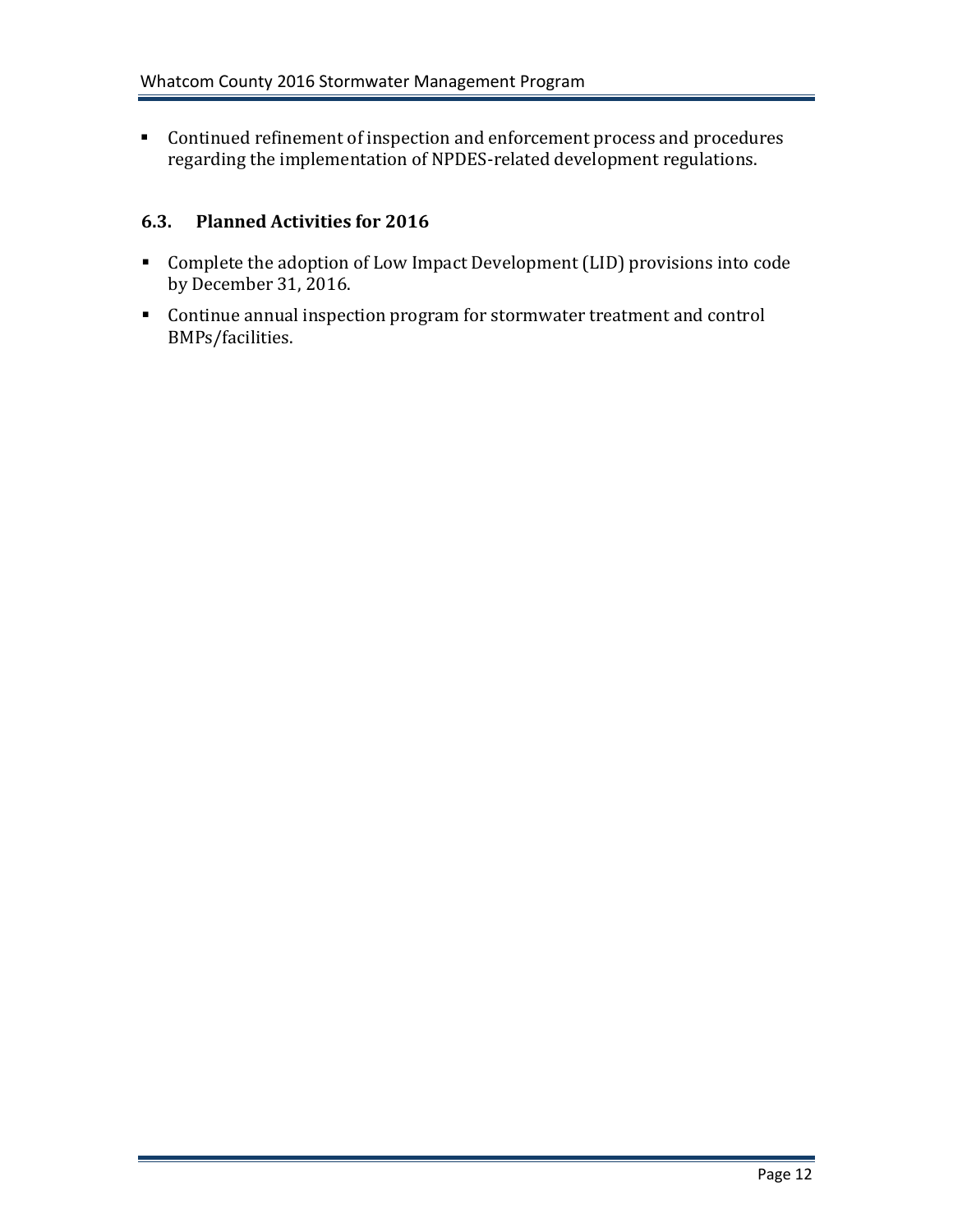## **7. Municipal Operations and Maintenance**

Pollution prevention and operation and maintenance for municipal operations include the maintenance of publicly-owned catch basins, ditches, ponds, swales, drainage systems, etc. that are part of the County's MS4.

## **7.1. Permit Requirements**

The Permit (Section S5.C.5) requires the County to perform the following tasks:

- Develop and implement an operations and maintenance (O&M) program to prevent and reduce pollutant runoff from municipal operations.
- Establish maintenance standards as, or more, protective than specified in the 2012 Stormwater Management Manual for Western Washington.
- Conduct inspections of stormwater flow control and treatment facilities (other than catch basins) on an annual basis and implement appropriate maintenance actions.
- Spot check publicly-owned permanent treatment and flow control facilities (other than catch basins) after major storm events.
- Inspect all catch basins and inlets owned and operated by Whatcom County at least once by August 1, 2017, and every two years thereafter.
- **Train staff to implement appropriate standards and procedures to protect water** quality for Permittee construction, operations, or maintenance activities.

## **7.2. Accomplishments in 2015**

- Cleaned and maintained publicly-owned pretreatment and flow control vaults, stormwater filter vaults, detention ponds, and bioinfiltration or treatment swales in the NPDES Phase II area. Sediment accumulation is vacuumed out in the pre-treatment and flow control vaults twice a year. The stormwater filter vaults are vacuumed out and have their filter cartridges replaced annually. Swales are mowed and maintained twice a year.
- Of the approximately 2,700 publicly-owned catch basins within the NPDES boundary, conducted 2,108 catch basin inspections. Identified 706 catch basins requiring vactoring, 192 requiring repairs, 14 requiring replacement, and 1,280 requiring no action.
- Performed 202 catch basin cleanings and 192 catch basin repairs.
- Conducted spot checks on publicly-owned permanent treatment and flow control facilities (other than catch basins) after major storm events.
- Hired Kulshan Services LLC to conduct inspections of catch basins located along South Bay in the Lake Whatcom watershed.
- Refined and updated asset management database for public and privatelyowned stormwater facilities.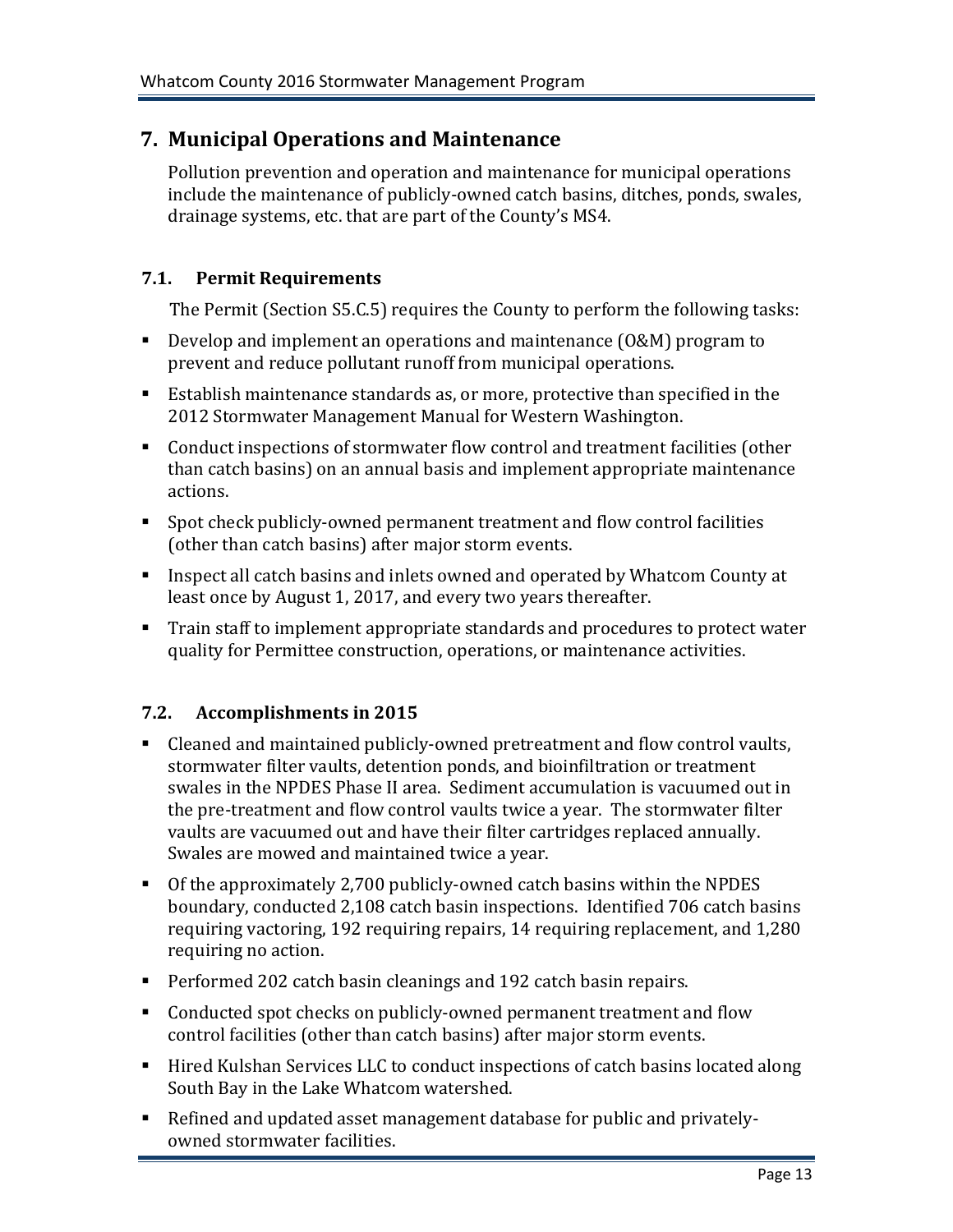■ Hired a Stormwater Inspector, M&O NPDES Crew Leader, and NPDES Senior Road Maintenance Worker.

- Continue vactoring and repairs for for the remaining catch basins identified needing maintenance.
- Schedule replacement of 14 catch basins.
- Continue inspection of remaining catch basins.
- Utilize contract with the City of Bellingham for additional catch basin cleaning as needed.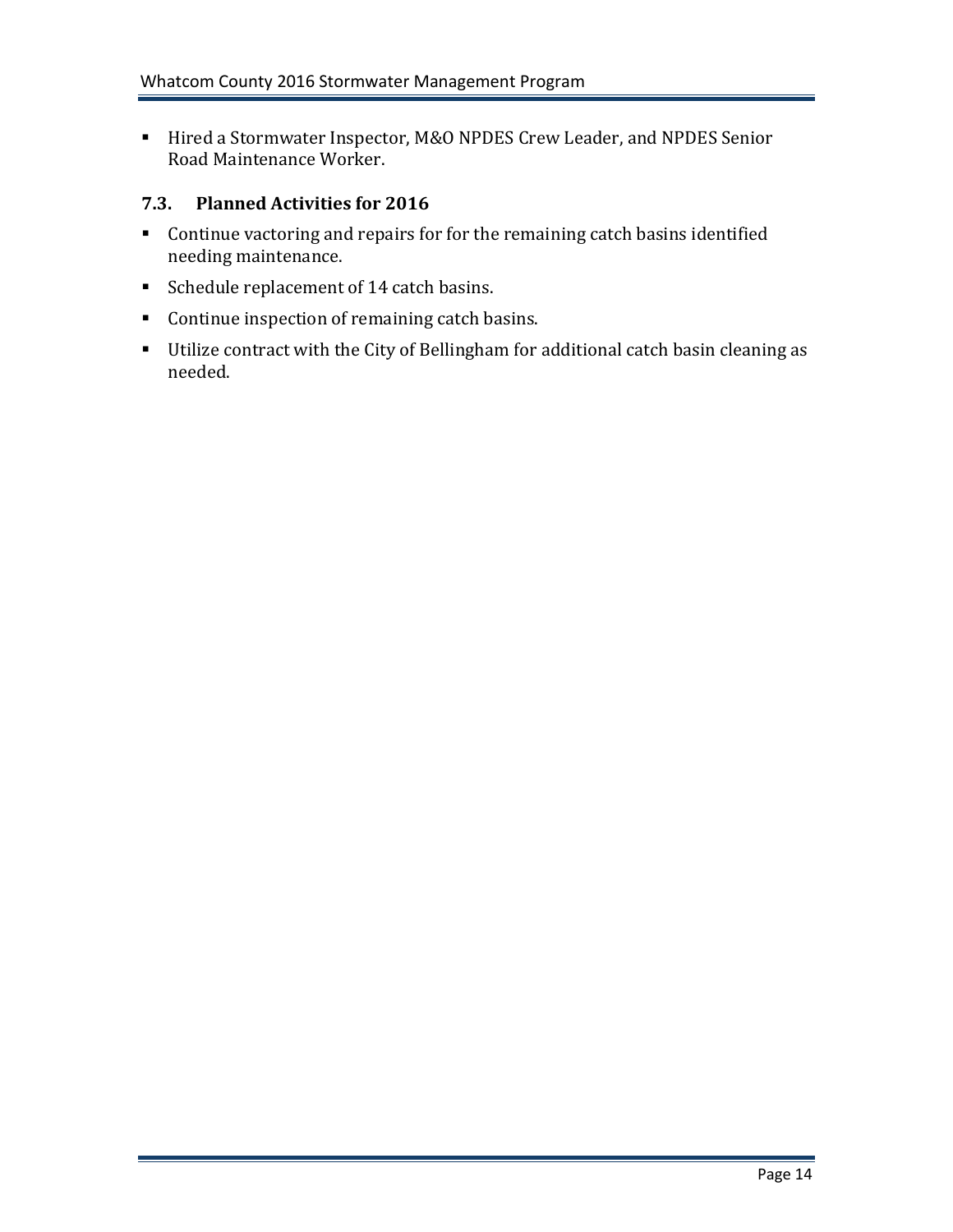## **8. COMPLIANCE WITH TOTAL MAXIMUM DAILY LOAD (TMDL) REQUIREMENTS**

The NPDES Phase II Permit contains provisions regarding Total Maximum Daily Loads (TMDL) for water bodies listed on the State's 303(d) list of impaired water bodies within the Permit boundaries. Lake Whatcom has been listed for below accepted levels of dissolved oxygen and above accepted levels of bacteria in its tributaries.

Additional information regarding the Lake Whatcom TMDL can be found online at: <http://www.ecy.wa.gov/programs/wq/tmdl/LkWhatcom/LkWhatcomTMDL.html>

#### **8.1. Status of Lake Whatcom TMDL**

In November 2015, the Washington State Department of Ecology submitted the final TMDL to the Environmental Protection Agency (EPA).

The current NPDES Permit only applies to the more urban areas in the Lake Whatcom watershed. Per Section S7 of the Permit, when the Lake Whatcom TMDL is approved Whatcom County should demonstrate reasonable assurances to manage stormwater from the county-owned and operated MS4 regulated by the Permit that discharges into Lake Whatcom.